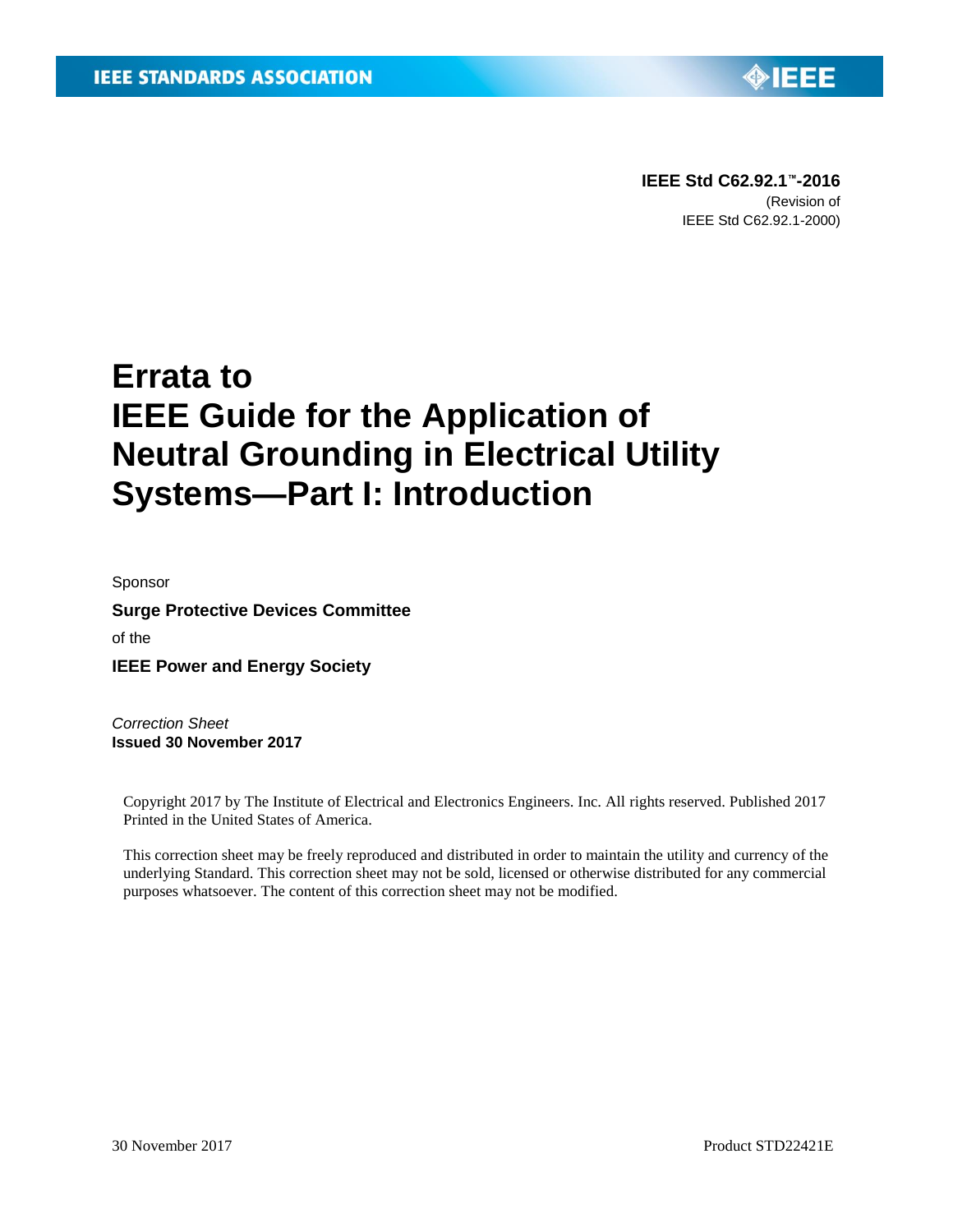#### *Page 11, change the definition of coefficient of grounding (COG) to read as follows:*

**coefficient of grounding**  $(COG)$ **:** The ratio,  $E_{LG}/E_{LL}$  (expressed as a percentage), of the highest root-mean-square (rms) line-to-ground power-frequency voltage  $E_{LG}$  on a sound phase, at a selected location, during a fault to ground affecting one or more phases to the line-to-line power-frequency voltage ELL that would be obtained at the selected location with the fault removed.

#### *Page 13, change the Notes below Figure 1 to read as follows:*

NOTE  $1 - V_a$ ,  $V_b$ , and  $V_c$  are the respective source voltages (line-to-neutral).

NOTE  $2 - R_S$  and  $X_S$  are the equivalent source resistance and reactance, per phase.

NOTE  $3 - R_n$  and  $X_n$  are the neutral resistance and reactance of the system as seen at the source.

NOTE  $4 - C<sub>g</sub>$  is the total system capacitance to ground and is obtained by connecting all three phases together and measuring the capacitance with the neutral grounding branch open-circuited.

NOTE 5—  $C_g$  /3 is the grounded-wye partial, or zero-sequence, capacitance of the system.

NOTE  $6 - C<sub>S</sub>$  is the ungrounded wye equivalent of the interphase partial capacitances of the system, obtained by subtracting the zero-sequence capacitance  $C_g/3$  from the positive sequence capacitance  $C_1$ .

NOTE 7—  $f$  is frequency in hertz.

NOTE 8—The switch S, simulates a single-line-to-ground fault on a-phase.

NOTE 9— $V_f$  is the prefault line-to-ground voltage at the fault, the energization voltage.

## *Page 15, the first paragraph under subclause 6.2 should read as follows:*

Various classes of grounding are available to the system designer, each having a unique set of attributes. The response characteristics of the various classes of grounding may be defined or classified in terms of the ratios of symmetrical component parameters, such as the positive-sequence reactance  $X<sub>1</sub>$ , the negative-sequence reactance  $X<sub>2</sub>$ , the zero-sequence reactance  $X_0$ , the positive-sequence resistance  $R_1$ , the negative-sequence resistance  $R_2$ , and the zero-sequence resistance *R<sup>0</sup>* (see Clarke [B6], Wagner and Evans [B22], and Willheim and Waters [B23]).

#### *Page 16, change the Notes below Figure 2 to read as follows:*

- NOTE  $1 V_f$  is the Thevenin circuit pre-fault voltage.
- NOTE  $2-V_a$  is the line-to-neutral source voltage of Figure 1.
- NOTE  $3 3I_0$  is the fault line current through closed switch S of Figure 1.
- NOTE 4—The equivalence sign  $(\approx)$  indicates the result when capacitance is negligible.
- NOTE 5—The remaining variables are defined in the notes following Figure 1.

## *Page 16, subclause 6.3 should read as follows:*

The term coefficient of grounding (COG) is used in system grounding practice. COG is defined as  $E_{LG}$  /  $E_{LL}$  × 100%, where  $E_{LG}$  is the highest root-mean-square (rms), line-to-ground power-frequency voltage on a sound phase, at a selected location, during a line-to-ground fault affecting one or more phases. *ELL* is the line-to-line power-frequency voltage that would be obtained, at the selected location, with the fault removed. The COG for three-phase systems is calculated from the phase-sequence impedance components, as viewed from the fault location. The COG is useful in the selection of a surge arrester rating for a selected location (see IEEE Std 32-1972 [B11], IEEE Std C62.2™-1987 [B13], IEEE Std C62.22™-2009 [B15], and IEEE Tutorial Course [B17]).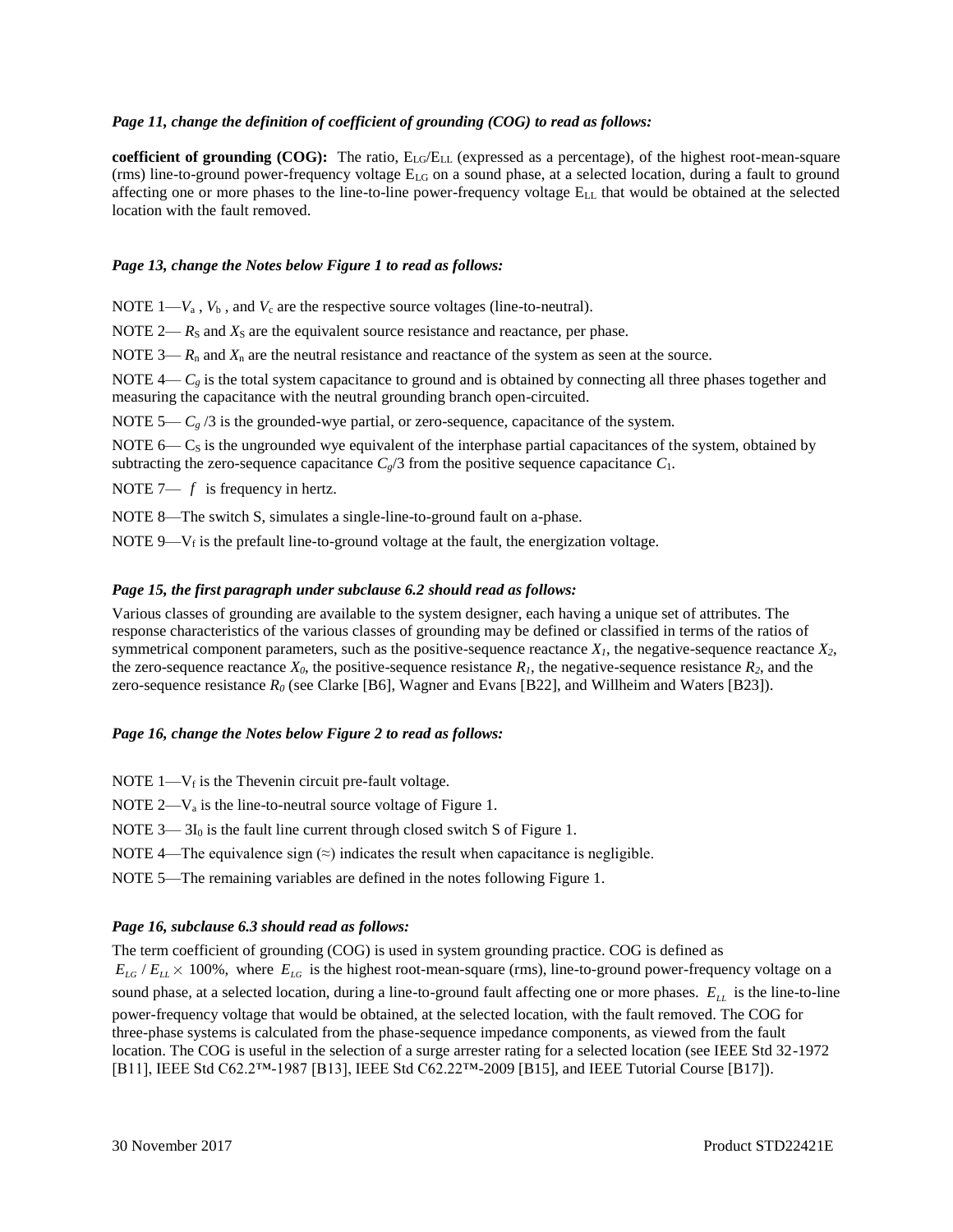#### *Pages 16 and 17, subclause 6.4 should read as follows:*

The term ground-fault factor (GFF) is, to a limited extent, now used instead of COG. At a selected location on a three-phase system, and for a given system configuration, the GFF is the ratio of the highest rms line-to-ground power-frequency voltage (as measured phase-to-ground) on a sound phase during a fault to ground (affecting one or more phases at any point) to the rms power-frequency voltage (as measured phase-to-ground) that would be obtained at the selected location with the fault removed (see IEEE Std C62.82.1-2010 [B16]). Thus, the GFF is related to the COG by  $\sqrt{3}$ , as shown in Equation (1) below:

$$
GFF = \sqrt{3} \times \frac{COG}{100} \tag{1}
$$

where

*GFF* is the ground-fault factor

*COG* is the coefficient of grounding expressed as a percentage



*Page 23, Replace Figure A.1 with the following figure:*

# *Page 24, the text between equation (A.9) and equation (A.10) should read as follows:* Where

*COGa*, *COGb, and COG<sup>c</sup>* are the coefficients of grounding for each respective phase.

 $Z_1, Z_2$ , and  $Z_0$  are the positive, negative, and zero sequence impedances, respectively,  $(\Omega)$ 

 $R_F$  is the fault resistance, ( $\Omega$ )

*a* and  $a^2$  are phasor operators

$$
a = -0.5 + j\frac{\sqrt{3}}{2} = 1 \angle 120^{\circ}; \ \ a^2 = -0.5 - j\frac{\sqrt{3}}{2} = 1 \angle 240^{\circ}
$$